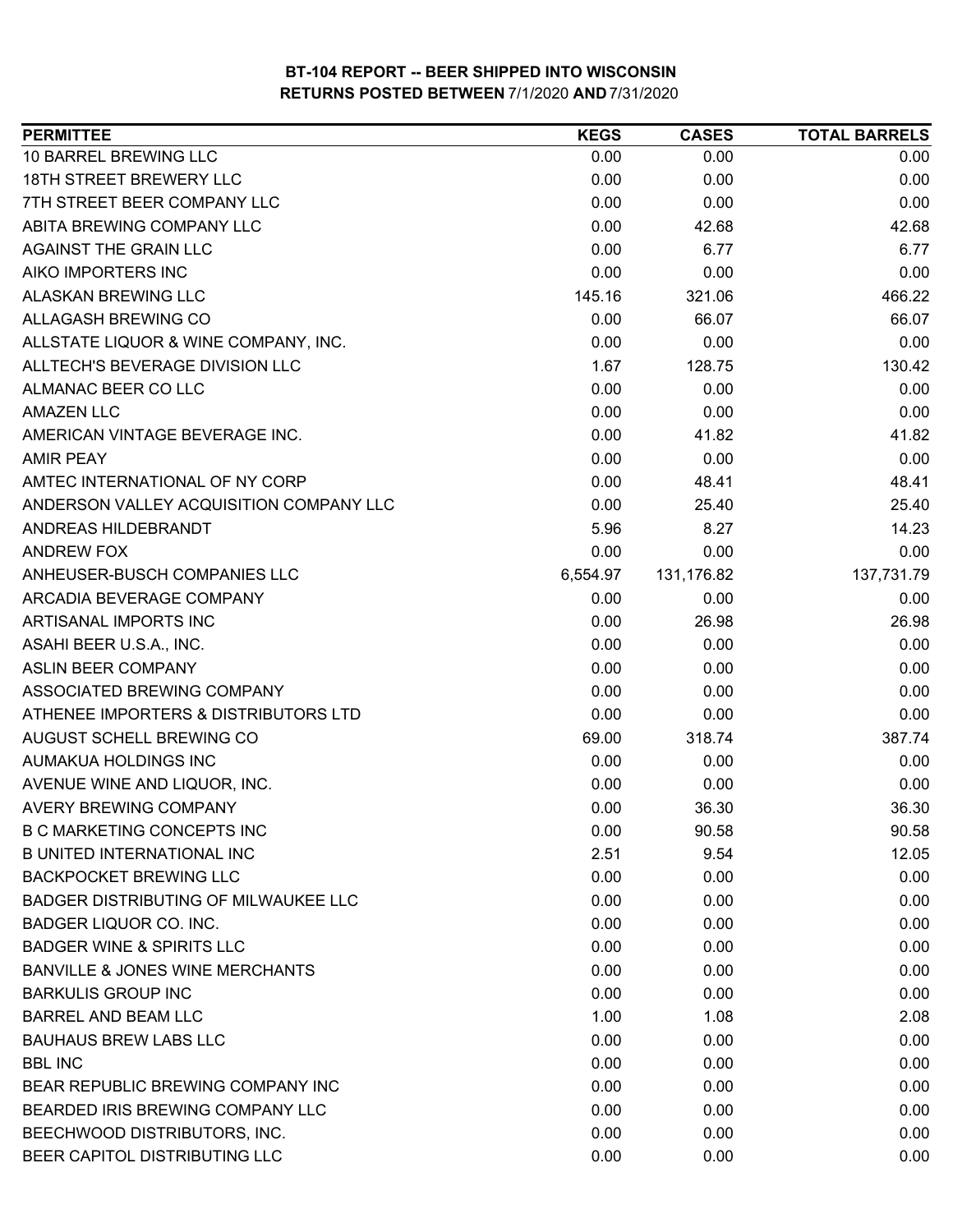| BELCHING BEAVER BREWERY<br>14.50<br>136.75<br>151.25<br><b>BELLS BREWERY INC</b><br>161.25<br>1,349.16<br>1,510.41<br>54.91<br>145.82<br>200.73<br>BENT PADDLE BREWING COMPANY<br>0.00<br>0.00<br>0.00<br>BERNICK'S PEPSI-COLA OF DRESSER, INC.<br>0.00<br>31.93<br><b>BIG SKY BREWING CO</b><br>31.93<br><b>BINDING BRAUEREI USA INC</b><br>0.00<br>226.49<br>226.49<br><b>BLACKROCKS BREWERY LLC</b><br>3.50<br>24.00<br>27.50<br>0.00<br>BLUE POINT BREWING COMPANY INC<br>0.00<br>0.00<br><b>BLUME BRAUHAUS LLC</b><br>0.00<br>0.68<br>0.68<br><b>BOSTON BEER CORPORATION</b><br>12,142.35<br>62.50<br>12,079.85<br>BRASS FOUNDRY BREWING CO.<br>5.50<br>2.52<br>8.02<br>BRAU BROTHERS BREWING COMPANY, LLC<br>0.00<br>0.00<br>0.00<br>BREAKTHRU BEVERAGE GROUP LLC<br>0.00<br>0.00<br>0.00<br>BREAKTHRU BEVERAGE GROUP LLC<br>0.00<br>0.00<br>0.00<br>BRECKENRIDGE BREWERY LLC<br>0.00<br>0.00<br>0.00<br>BREWDOG BREWING COMPANY LLC<br>81.52<br>0.00<br>81.52<br>0.00<br>19.71<br><b>BRIAN EWING</b><br>19.71<br>415.58<br>BROWN-FORMAN CORPORATION<br>415.58<br>0.00<br><b>BUFFALO CREEK BREWING LLC</b><br>0.00<br>0.00<br>0.00<br>CANAL STREET BREWING CO LLC<br>2,281.13<br>28.00<br>2,253.13<br>CANARCHY HOLDING CO LLC<br>26.67<br>842.87<br>869.54<br>CAPITOL-HUSTING COMPANY, INC.<br>0.00<br>0.00<br>0.00<br>CARRIAGE HOUSE IMPORTS, LTD.<br>0.00<br>13.50<br>13.50<br>CENTRAL BEER IMPORT & EXPORT INC<br>0.00<br>0.00<br>0.00<br>0.00<br>16.17<br><b>CHAD YAKOBSON</b><br>16.17<br>CHAS A BERNICK INC<br>0.00<br>0.00<br>0.00<br><b>CHASE HEALEY</b><br>0.00<br>0.00<br>0.00<br><b>CHATHAM IMPORTS INC</b><br>0.00<br>0.00<br>0.00<br>0.00<br><b>CHICAGO BREW WERKS INC</b><br>0.00<br>0.00<br><b>CHRIS MICHNER</b><br>0.00<br>0.00<br>0.00 |
|---------------------------------------------------------------------------------------------------------------------------------------------------------------------------------------------------------------------------------------------------------------------------------------------------------------------------------------------------------------------------------------------------------------------------------------------------------------------------------------------------------------------------------------------------------------------------------------------------------------------------------------------------------------------------------------------------------------------------------------------------------------------------------------------------------------------------------------------------------------------------------------------------------------------------------------------------------------------------------------------------------------------------------------------------------------------------------------------------------------------------------------------------------------------------------------------------------------------------------------------------------------------------------------------------------------------------------------------------------------------------------------------------------------------------------------------------------------------------------------------------------------------------------------------------------------------------------------------------------------------------------------------------------------------------------------------------------------------------------------------------------------|
|                                                                                                                                                                                                                                                                                                                                                                                                                                                                                                                                                                                                                                                                                                                                                                                                                                                                                                                                                                                                                                                                                                                                                                                                                                                                                                                                                                                                                                                                                                                                                                                                                                                                                                                                                               |
|                                                                                                                                                                                                                                                                                                                                                                                                                                                                                                                                                                                                                                                                                                                                                                                                                                                                                                                                                                                                                                                                                                                                                                                                                                                                                                                                                                                                                                                                                                                                                                                                                                                                                                                                                               |
|                                                                                                                                                                                                                                                                                                                                                                                                                                                                                                                                                                                                                                                                                                                                                                                                                                                                                                                                                                                                                                                                                                                                                                                                                                                                                                                                                                                                                                                                                                                                                                                                                                                                                                                                                               |
|                                                                                                                                                                                                                                                                                                                                                                                                                                                                                                                                                                                                                                                                                                                                                                                                                                                                                                                                                                                                                                                                                                                                                                                                                                                                                                                                                                                                                                                                                                                                                                                                                                                                                                                                                               |
|                                                                                                                                                                                                                                                                                                                                                                                                                                                                                                                                                                                                                                                                                                                                                                                                                                                                                                                                                                                                                                                                                                                                                                                                                                                                                                                                                                                                                                                                                                                                                                                                                                                                                                                                                               |
|                                                                                                                                                                                                                                                                                                                                                                                                                                                                                                                                                                                                                                                                                                                                                                                                                                                                                                                                                                                                                                                                                                                                                                                                                                                                                                                                                                                                                                                                                                                                                                                                                                                                                                                                                               |
|                                                                                                                                                                                                                                                                                                                                                                                                                                                                                                                                                                                                                                                                                                                                                                                                                                                                                                                                                                                                                                                                                                                                                                                                                                                                                                                                                                                                                                                                                                                                                                                                                                                                                                                                                               |
|                                                                                                                                                                                                                                                                                                                                                                                                                                                                                                                                                                                                                                                                                                                                                                                                                                                                                                                                                                                                                                                                                                                                                                                                                                                                                                                                                                                                                                                                                                                                                                                                                                                                                                                                                               |
|                                                                                                                                                                                                                                                                                                                                                                                                                                                                                                                                                                                                                                                                                                                                                                                                                                                                                                                                                                                                                                                                                                                                                                                                                                                                                                                                                                                                                                                                                                                                                                                                                                                                                                                                                               |
|                                                                                                                                                                                                                                                                                                                                                                                                                                                                                                                                                                                                                                                                                                                                                                                                                                                                                                                                                                                                                                                                                                                                                                                                                                                                                                                                                                                                                                                                                                                                                                                                                                                                                                                                                               |
|                                                                                                                                                                                                                                                                                                                                                                                                                                                                                                                                                                                                                                                                                                                                                                                                                                                                                                                                                                                                                                                                                                                                                                                                                                                                                                                                                                                                                                                                                                                                                                                                                                                                                                                                                               |
|                                                                                                                                                                                                                                                                                                                                                                                                                                                                                                                                                                                                                                                                                                                                                                                                                                                                                                                                                                                                                                                                                                                                                                                                                                                                                                                                                                                                                                                                                                                                                                                                                                                                                                                                                               |
|                                                                                                                                                                                                                                                                                                                                                                                                                                                                                                                                                                                                                                                                                                                                                                                                                                                                                                                                                                                                                                                                                                                                                                                                                                                                                                                                                                                                                                                                                                                                                                                                                                                                                                                                                               |
|                                                                                                                                                                                                                                                                                                                                                                                                                                                                                                                                                                                                                                                                                                                                                                                                                                                                                                                                                                                                                                                                                                                                                                                                                                                                                                                                                                                                                                                                                                                                                                                                                                                                                                                                                               |
|                                                                                                                                                                                                                                                                                                                                                                                                                                                                                                                                                                                                                                                                                                                                                                                                                                                                                                                                                                                                                                                                                                                                                                                                                                                                                                                                                                                                                                                                                                                                                                                                                                                                                                                                                               |
|                                                                                                                                                                                                                                                                                                                                                                                                                                                                                                                                                                                                                                                                                                                                                                                                                                                                                                                                                                                                                                                                                                                                                                                                                                                                                                                                                                                                                                                                                                                                                                                                                                                                                                                                                               |
|                                                                                                                                                                                                                                                                                                                                                                                                                                                                                                                                                                                                                                                                                                                                                                                                                                                                                                                                                                                                                                                                                                                                                                                                                                                                                                                                                                                                                                                                                                                                                                                                                                                                                                                                                               |
|                                                                                                                                                                                                                                                                                                                                                                                                                                                                                                                                                                                                                                                                                                                                                                                                                                                                                                                                                                                                                                                                                                                                                                                                                                                                                                                                                                                                                                                                                                                                                                                                                                                                                                                                                               |
|                                                                                                                                                                                                                                                                                                                                                                                                                                                                                                                                                                                                                                                                                                                                                                                                                                                                                                                                                                                                                                                                                                                                                                                                                                                                                                                                                                                                                                                                                                                                                                                                                                                                                                                                                               |
|                                                                                                                                                                                                                                                                                                                                                                                                                                                                                                                                                                                                                                                                                                                                                                                                                                                                                                                                                                                                                                                                                                                                                                                                                                                                                                                                                                                                                                                                                                                                                                                                                                                                                                                                                               |
|                                                                                                                                                                                                                                                                                                                                                                                                                                                                                                                                                                                                                                                                                                                                                                                                                                                                                                                                                                                                                                                                                                                                                                                                                                                                                                                                                                                                                                                                                                                                                                                                                                                                                                                                                               |
|                                                                                                                                                                                                                                                                                                                                                                                                                                                                                                                                                                                                                                                                                                                                                                                                                                                                                                                                                                                                                                                                                                                                                                                                                                                                                                                                                                                                                                                                                                                                                                                                                                                                                                                                                               |
|                                                                                                                                                                                                                                                                                                                                                                                                                                                                                                                                                                                                                                                                                                                                                                                                                                                                                                                                                                                                                                                                                                                                                                                                                                                                                                                                                                                                                                                                                                                                                                                                                                                                                                                                                               |
|                                                                                                                                                                                                                                                                                                                                                                                                                                                                                                                                                                                                                                                                                                                                                                                                                                                                                                                                                                                                                                                                                                                                                                                                                                                                                                                                                                                                                                                                                                                                                                                                                                                                                                                                                               |
|                                                                                                                                                                                                                                                                                                                                                                                                                                                                                                                                                                                                                                                                                                                                                                                                                                                                                                                                                                                                                                                                                                                                                                                                                                                                                                                                                                                                                                                                                                                                                                                                                                                                                                                                                               |
|                                                                                                                                                                                                                                                                                                                                                                                                                                                                                                                                                                                                                                                                                                                                                                                                                                                                                                                                                                                                                                                                                                                                                                                                                                                                                                                                                                                                                                                                                                                                                                                                                                                                                                                                                               |
|                                                                                                                                                                                                                                                                                                                                                                                                                                                                                                                                                                                                                                                                                                                                                                                                                                                                                                                                                                                                                                                                                                                                                                                                                                                                                                                                                                                                                                                                                                                                                                                                                                                                                                                                                               |
|                                                                                                                                                                                                                                                                                                                                                                                                                                                                                                                                                                                                                                                                                                                                                                                                                                                                                                                                                                                                                                                                                                                                                                                                                                                                                                                                                                                                                                                                                                                                                                                                                                                                                                                                                               |
|                                                                                                                                                                                                                                                                                                                                                                                                                                                                                                                                                                                                                                                                                                                                                                                                                                                                                                                                                                                                                                                                                                                                                                                                                                                                                                                                                                                                                                                                                                                                                                                                                                                                                                                                                               |
|                                                                                                                                                                                                                                                                                                                                                                                                                                                                                                                                                                                                                                                                                                                                                                                                                                                                                                                                                                                                                                                                                                                                                                                                                                                                                                                                                                                                                                                                                                                                                                                                                                                                                                                                                               |
| 0.00<br><b>CHRISTIAN P SCHAEFER</b><br>0.00<br>0.00                                                                                                                                                                                                                                                                                                                                                                                                                                                                                                                                                                                                                                                                                                                                                                                                                                                                                                                                                                                                                                                                                                                                                                                                                                                                                                                                                                                                                                                                                                                                                                                                                                                                                                           |
| CITY BREWING COMPANY, LLC<br>0.00<br>0.00<br>0.00                                                                                                                                                                                                                                                                                                                                                                                                                                                                                                                                                                                                                                                                                                                                                                                                                                                                                                                                                                                                                                                                                                                                                                                                                                                                                                                                                                                                                                                                                                                                                                                                                                                                                                             |
| <b>COLLECTIVE ARTS USA LTD</b><br>8.40<br>49.35<br>57.75                                                                                                                                                                                                                                                                                                                                                                                                                                                                                                                                                                                                                                                                                                                                                                                                                                                                                                                                                                                                                                                                                                                                                                                                                                                                                                                                                                                                                                                                                                                                                                                                                                                                                                      |
| CORONADO BREWING COMPANY INC<br>20.81<br>5.35<br>15.46                                                                                                                                                                                                                                                                                                                                                                                                                                                                                                                                                                                                                                                                                                                                                                                                                                                                                                                                                                                                                                                                                                                                                                                                                                                                                                                                                                                                                                                                                                                                                                                                                                                                                                        |
| <b>CRACOVIA BRANDS INC</b><br>0.00<br>0.00<br>0.00                                                                                                                                                                                                                                                                                                                                                                                                                                                                                                                                                                                                                                                                                                                                                                                                                                                                                                                                                                                                                                                                                                                                                                                                                                                                                                                                                                                                                                                                                                                                                                                                                                                                                                            |
| CRAFT BREW ALLIANCE INC<br>0.00<br>0.00<br>0.00                                                                                                                                                                                                                                                                                                                                                                                                                                                                                                                                                                                                                                                                                                                                                                                                                                                                                                                                                                                                                                                                                                                                                                                                                                                                                                                                                                                                                                                                                                                                                                                                                                                                                                               |
| <b>CRAFT REVOLUTION LLC</b><br>0.00<br>0.00<br>0.00                                                                                                                                                                                                                                                                                                                                                                                                                                                                                                                                                                                                                                                                                                                                                                                                                                                                                                                                                                                                                                                                                                                                                                                                                                                                                                                                                                                                                                                                                                                                                                                                                                                                                                           |
| <b>CRAFT REVOLUTION LLC</b><br>0.00<br>115.98<br>115.98                                                                                                                                                                                                                                                                                                                                                                                                                                                                                                                                                                                                                                                                                                                                                                                                                                                                                                                                                                                                                                                                                                                                                                                                                                                                                                                                                                                                                                                                                                                                                                                                                                                                                                       |
| <b>CRAZY MOUNTAIN BREWING COMPANY</b><br>0.00<br>21.77<br>21.77                                                                                                                                                                                                                                                                                                                                                                                                                                                                                                                                                                                                                                                                                                                                                                                                                                                                                                                                                                                                                                                                                                                                                                                                                                                                                                                                                                                                                                                                                                                                                                                                                                                                                               |
| 1,133.44<br><b>CROOK &amp; MARKER LLC</b><br>0.00<br>1,133.44                                                                                                                                                                                                                                                                                                                                                                                                                                                                                                                                                                                                                                                                                                                                                                                                                                                                                                                                                                                                                                                                                                                                                                                                                                                                                                                                                                                                                                                                                                                                                                                                                                                                                                 |
| <b>CROWN IMPORTS LLC</b><br>0.00<br>16,409.37<br>16,409.37                                                                                                                                                                                                                                                                                                                                                                                                                                                                                                                                                                                                                                                                                                                                                                                                                                                                                                                                                                                                                                                                                                                                                                                                                                                                                                                                                                                                                                                                                                                                                                                                                                                                                                    |
| CRYSTAL LAKE BEER COMPANY<br>0.00<br>0.00<br>0.00                                                                                                                                                                                                                                                                                                                                                                                                                                                                                                                                                                                                                                                                                                                                                                                                                                                                                                                                                                                                                                                                                                                                                                                                                                                                                                                                                                                                                                                                                                                                                                                                                                                                                                             |
| <b>CUSTOM CALIFORNIA CRAFT BEER LLC</b><br>0.00<br>0.00<br>0.00                                                                                                                                                                                                                                                                                                                                                                                                                                                                                                                                                                                                                                                                                                                                                                                                                                                                                                                                                                                                                                                                                                                                                                                                                                                                                                                                                                                                                                                                                                                                                                                                                                                                                               |
| D&V INTERNATIONAL INC<br>22.35<br>0.00<br>22.35                                                                                                                                                                                                                                                                                                                                                                                                                                                                                                                                                                                                                                                                                                                                                                                                                                                                                                                                                                                                                                                                                                                                                                                                                                                                                                                                                                                                                                                                                                                                                                                                                                                                                                               |
| <b>DANNY RAKOVIC</b><br>0.00<br>0.00<br>0.00                                                                                                                                                                                                                                                                                                                                                                                                                                                                                                                                                                                                                                                                                                                                                                                                                                                                                                                                                                                                                                                                                                                                                                                                                                                                                                                                                                                                                                                                                                                                                                                                                                                                                                                  |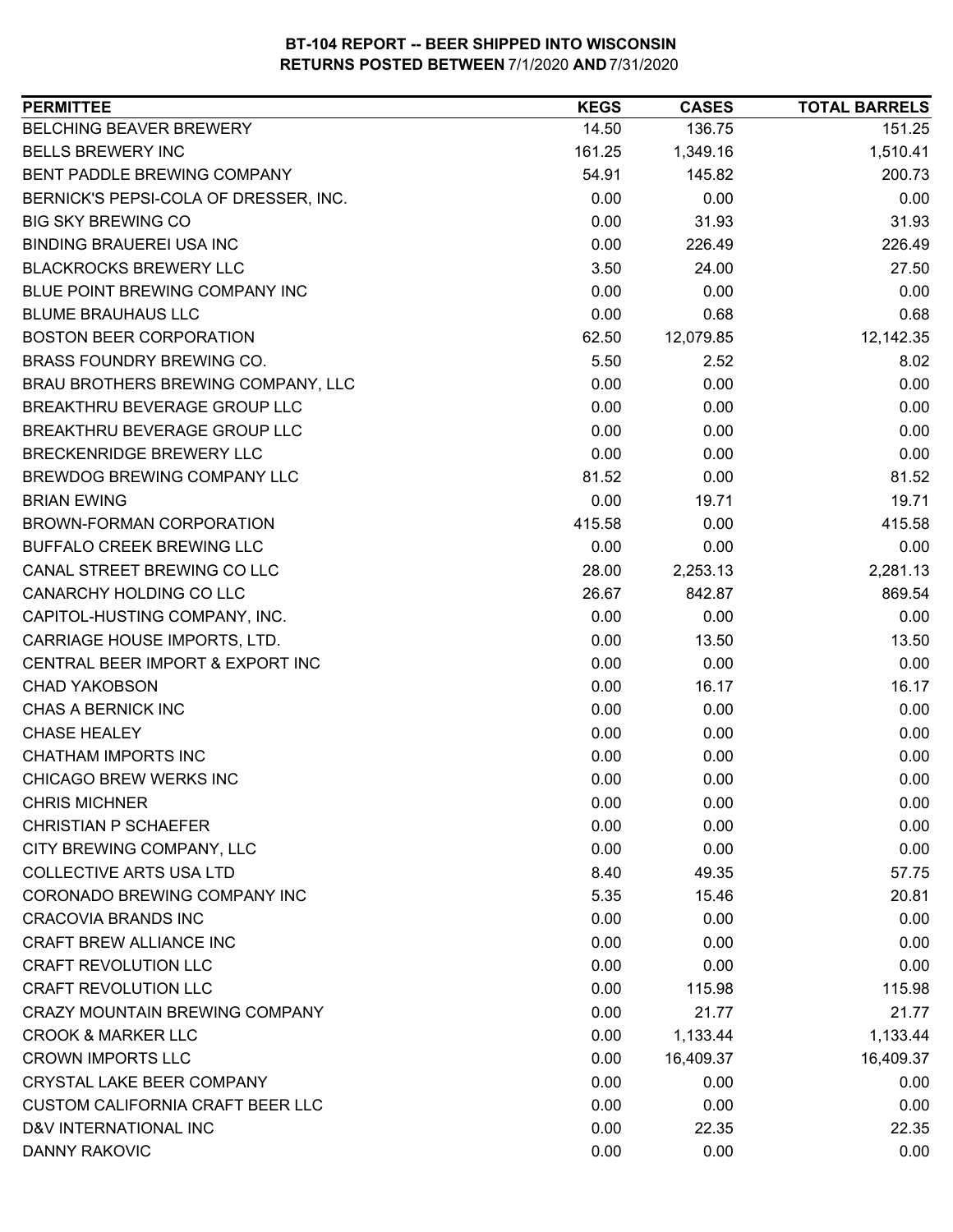| <b>PERMITTEE</b>                           | <b>KEGS</b> | <b>CASES</b> | <b>TOTAL BARRELS</b> |
|--------------------------------------------|-------------|--------------|----------------------|
| DE PERE LIQUOR CO LLC                      | 0.00        | 0.00         | 0.00                 |
| DEAN DISTRIBUTING, INC.                    | 0.00        | 0.00         | 0.00                 |
| DEAN DISTRIBUTING, INC.                    | 0.00        | 0.00         | 0.00                 |
| <b>DESCHUTES BREWERY INC</b>               | 52.24       | 301.93       | 354.17               |
| <b>DESTIHL HOLDINGS LLC</b>                | 0.00        | 26.61        | 26.61                |
| DIAGEO BEER COMPANY USA                    | 40.84       | 7,170.18     | 7,211.02             |
| DOANE DISTRIBUTING, INC.                   | 0.00        | 0.00         | 0.00                 |
| DOGFISH HEAD CRAFT BREWERY LLC             | 13.00       | 406.42       | 419.42               |
| <b>DOYNA LTD</b>                           | 0.00        | 0.00         | 0.00                 |
| DUVEL MOORTGAT USA LTD                     | 4.67        | 210.99       | 215.66               |
| DYNAMITE BREWING LLC                       | 2.00        | 25.84        | 27.84                |
| E & J GALLO WINERY                         | 0.00        | 29.98        | 29.98                |
| EASTERN LIQUORS USA INC                    | 0.00        | 0.00         | 0.00                 |
| <b>EASY STEVE LLC</b>                      | 0.00        | 0.00         | 0.00                 |
| <b>EINSTOK BEER COMPANY LP</b>             | 0.00        | 0.00         | 0.00                 |
| EL DORADO BEVERAGE CO                      | 0.00        | 0.00         | 0.00                 |
| EL SEGUNDO BREWING CO LLC                  | 0.00        | 15.48        | 15.48                |
| ELYSIAN BREWING COMPANY INC                | 0.00        | 0.00         | 0.00                 |
| EPIC BREWING COMPANY LLC                   | 0.00        | 0.00         | 0.00                 |
| EPIC BREWING COMPANY LLC                   | 3.00        | 16.00        | 19.00                |
| <b>EQUILIBRIUM BREWERY LLC</b>             | 0.00        | 30.00        | 30.00                |
| <b>FABIANO BROTHERS - WISCONSIN LLC</b>    | 0.00        | 0.00         | 0.00                 |
| FAIR STATE BREWING COOPERATIVE             | 0.00        | 0.00         | 0.00                 |
| FINNEGANS BREW CO LLC                      | 0.00        | 0.00         | 0.00                 |
| <b>FISH BREWING CO</b>                     | 0.00        | 0.00         | 0.00                 |
| FLANIGAN DISTRIBUTING OF DOOR COUNTY, INC. | 0.00        | 0.00         | 0.00                 |
| FLYING DOG BREWERY LLLP                    | 0.00        | 67.93        | 67.93                |
| FORBIDDEN ROOT, A BENEFIT LLC              | 0.00        | 0.00         | 0.00                 |
| FOUR SEASONS BEER DISTRIBUTORS INC         | 0.00        | 0.00         | 0.00                 |
| FRANK BEER DISTRIBUTORS, INC.              | 0.00        | 0.00         | 0.00                 |
| FRANK BEER SOUTH LLC                       | 0.00        | 0.00         | 0.00                 |
| FRANK LIQUOR COMPANY, INC.                 | 0.00        | 0.00         | 0.00                 |
| FRANK LIQUORS OF LA CROSSE, INC.           | 0.00        | 0.00         | 0.00                 |
| FULTON STREET BREWERY LLC                  | 0.00        | 0.00         | 0.00                 |
| <b>G &amp; F DISTRIBUTING INC</b>          | 0.00        | 0.00         | 0.00                 |
| <b>G K SKAGGS INC</b>                      | 58.84       | 0.00         | 58.84                |
| <b>GARY'S CORPORATION OF OAK CREEK</b>     | 0.00        | 0.00         | 0.00                 |
| <b>GELOSO BEVERAGE GROUP LLC</b>           | 0.00        | 0.00         | 0.00                 |
| <b>GENERAL BEER DISTRIBUTORS CO.</b>       | 0.00        | 0.00         | 0.00                 |
| GENERAL BEER DISTRIBUTORS CO. - MILWAUKEE  | 0.00        | 0.00         | 0.00                 |
| <b>GENERAL BEER-NORTHEAST INC</b>          | 0.00        | 0.00         | 0.00                 |
| <b>GENERAL BEER-NORTHEAST INC</b>          | 0.00        | 0.00         | 0.00                 |
| GENERAL BEER-NORTHWEST, INC.               | 0.00        | 0.00         | 0.00                 |
| GENERAL BEER-NORTHWEST, INC.               | 0.00        | 0.00         | 0.00                 |
| GENERAL BEER-NORTHWEST, INC.               | 0.00        | 0.00         | 0.00                 |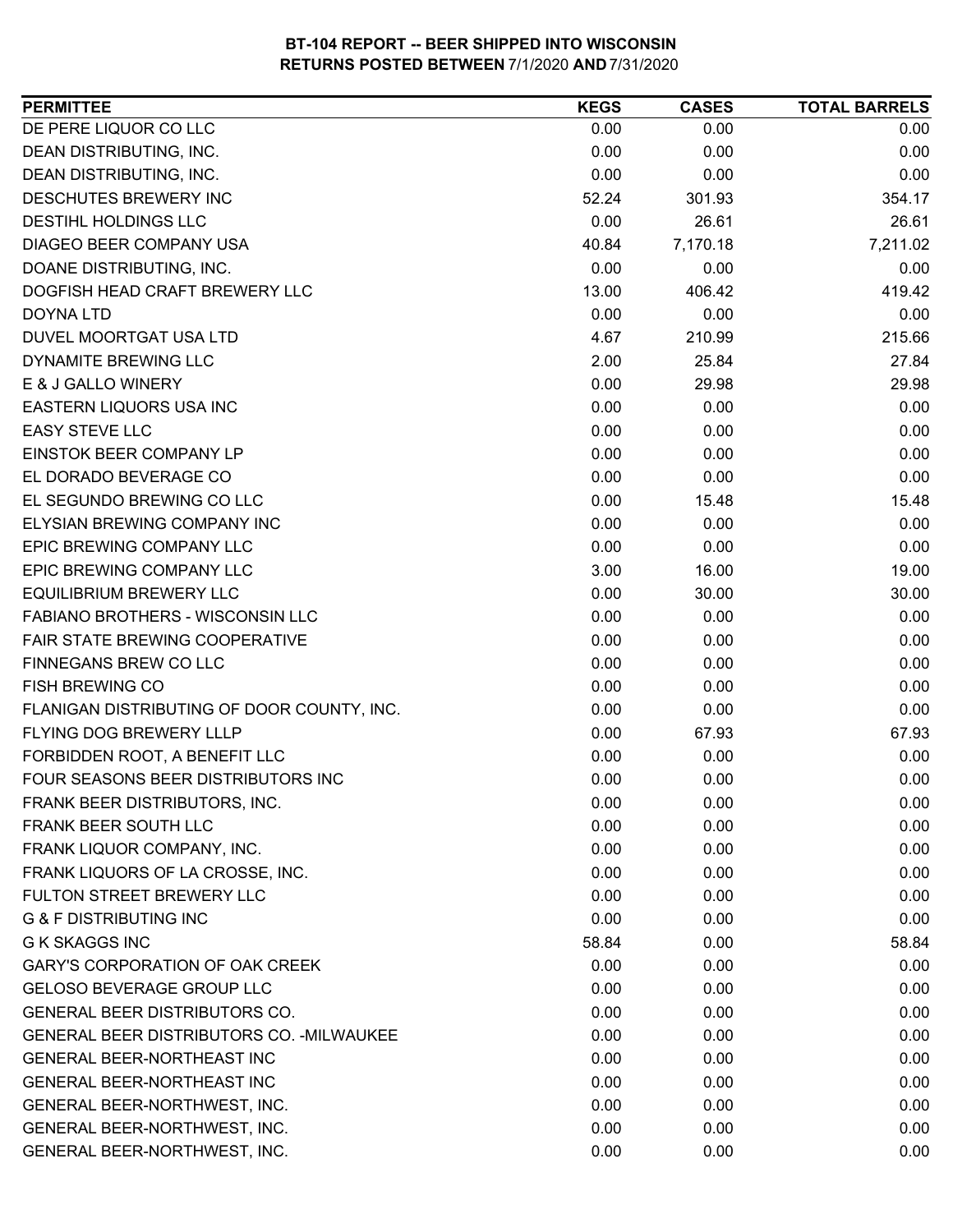| <b>PERMITTEE</b>                                  | <b>KEGS</b> | <b>CASES</b> | <b>TOTAL BARRELS</b> |
|---------------------------------------------------|-------------|--------------|----------------------|
| GENERAL BEVERAGE SALES CO.                        | 0.00        | 0.00         | 0.00                 |
| <b>GENERAL BEVERAGE SALES CO. - OSHKOSH</b>       | 0.00        | 0.00         | 0.00                 |
| <b>GENERAL BEVERAGE SALES CO.-MILWAUKEE</b>       | 0.00        | 0.00         | 0.00                 |
| <b>GENERATIONS BREWING COMPANY LLC</b>            | 0.00        | 0.00         | 0.00                 |
| <b>GEORGE BOZIC JR</b>                            | 0.00        | 0.00         | 0.00                 |
| <b>GLOBAL VILLAGE IMPORTS LLC</b>                 | 0.00        | 8.13         | 8.13                 |
| <b>GLORIA R RAGSDALE</b>                          | 0.00        | 0.00         | 0.00                 |
| <b>GMB PARTNERS LLC</b>                           | 26.50       | 209.75       | 236.25               |
| <b>GOOD OMEN BOTTLING LLC</b>                     | 0.00        | 0.00         | 0.00                 |
| <b>GRAYSCALE BREWING LLC</b>                      | 0.00        | 36.01        | 36.01                |
| <b>GREAT CENTRAL BREWING LLC</b>                  | 0.00        | 5.80         | 5.80                 |
| <b>GREGORY S HARDMAN</b>                          | 0.00        | 0.00         | 0.00                 |
| H C FOODS CO LTD                                  | 0.00        | 0.00         | 0.00                 |
| HARPOON DISTRIBUTING COMPANY                      | 0.83        | 22.15        | 22.98                |
| HENDRICKS BEVERAGE, INC.                          | 0.00        | 0.00         | 0.00                 |
| <b>HIDDEN SPRINGS ALE WORKS</b>                   | 0.00        | 0.00         | 0.00                 |
| <b>HOME BREW MART INC</b>                         | 0.00        | 0.00         | 0.00                 |
| HOP BUTCHER FOR THE WORLD LLC                     | 0.00        | 0.00         | 0.00                 |
| <b>ILLYRIAN IMPORT INC</b>                        | 0.00        | 0.00         | 0.00                 |
| <b>INDEED BREWING COMPANY LLC</b>                 | 30.33       | 97.87        | 128.20               |
| INDIAN PEAKS BREWING COMPANY                      | 0.00        | 103.48       | 103.48               |
| <b>INTERNATIONAL DISTILLERS &amp; VINTERS LTD</b> | 0.00        | 9.85         | 9.85                 |
| <b>INTERTRADE USA COMPANY</b>                     | 0.00        | 0.00         | 0.00                 |
| <b>IRENE WAGNER</b>                               | 16.18       | 0.00         | 16.18                |
| <b>IRON HORSE BEVERAGE LLC</b>                    | 0.00        | 14.30        | 14.30                |
| <b>ISLAND CITY BREWING COMPANY LLC</b>            | 0.00        | 0.00         | 0.00                 |
| <b>JAW PROPERTIES LLC</b>                         | 0.00        | 0.00         | 0.00                 |
| <b>JBR BREWING LLC</b>                            | 0.00        | 0.00         | 0.00                 |
| <b>JDZ INC</b>                                    | 0.00        | 0.00         | 0.00                 |
| <b>JOHN J COLLETTI</b>                            | 0.00        | 0.00         | 0.00                 |
| JOHNSON BROTHERS OF WISCONSIN, INC.               | 0.00        | 0.00         | 0.00                 |
| <b>JOSHUA DETH</b>                                | $-2.67$     | 466.55       | 463.88               |
| <b>JUSTIN STRAYER</b>                             | 0.00        | 0.00         | 0.00                 |
| KINGS AND CONVICTS BP LLC                         | 0.00        | 0.00         | 0.00                 |
| KLOCKOW BREWING COMPANY INC                       | 0.00        | 0.00         | 0.00                 |
| KOJIMA & INTERNATIONAL ASSOCIATES INC             | 0.00        | 0.00         | 0.00                 |
| KREBS BREWING CO., INC.                           | 2.50        | 8.71         | 11.21                |
| KYSELA PERE ET FILS LTD                           | 0.00        | 0.00         | 0.00                 |
| LA CROSSE BEVERAGE LLC                            | 0.00        | 0.00         | 0.00                 |
| LABATT USA OPERATING CO LLC                       | 16.00       | 4,550.30     | 4,566.30             |
| <b>LAGUNITAS BREWING CO</b>                       | 0.00        | 690.05       | 690.05               |
| LAKE OF THE WOODS BREWING CO                      | 0.00        | 0.00         | 0.00                 |
| LARRY'S DISTRIBUTING CO., INC.                    | 0.00        | 0.00         | 0.00                 |
| LEE BEVERAGE OF WISCONSIN LLC                     | 0.00        | 0.00         | 0.00                 |
| LEE BEVERAGE OF WISCONSIN LLC                     | 0.00        | 0.00         | 0.00                 |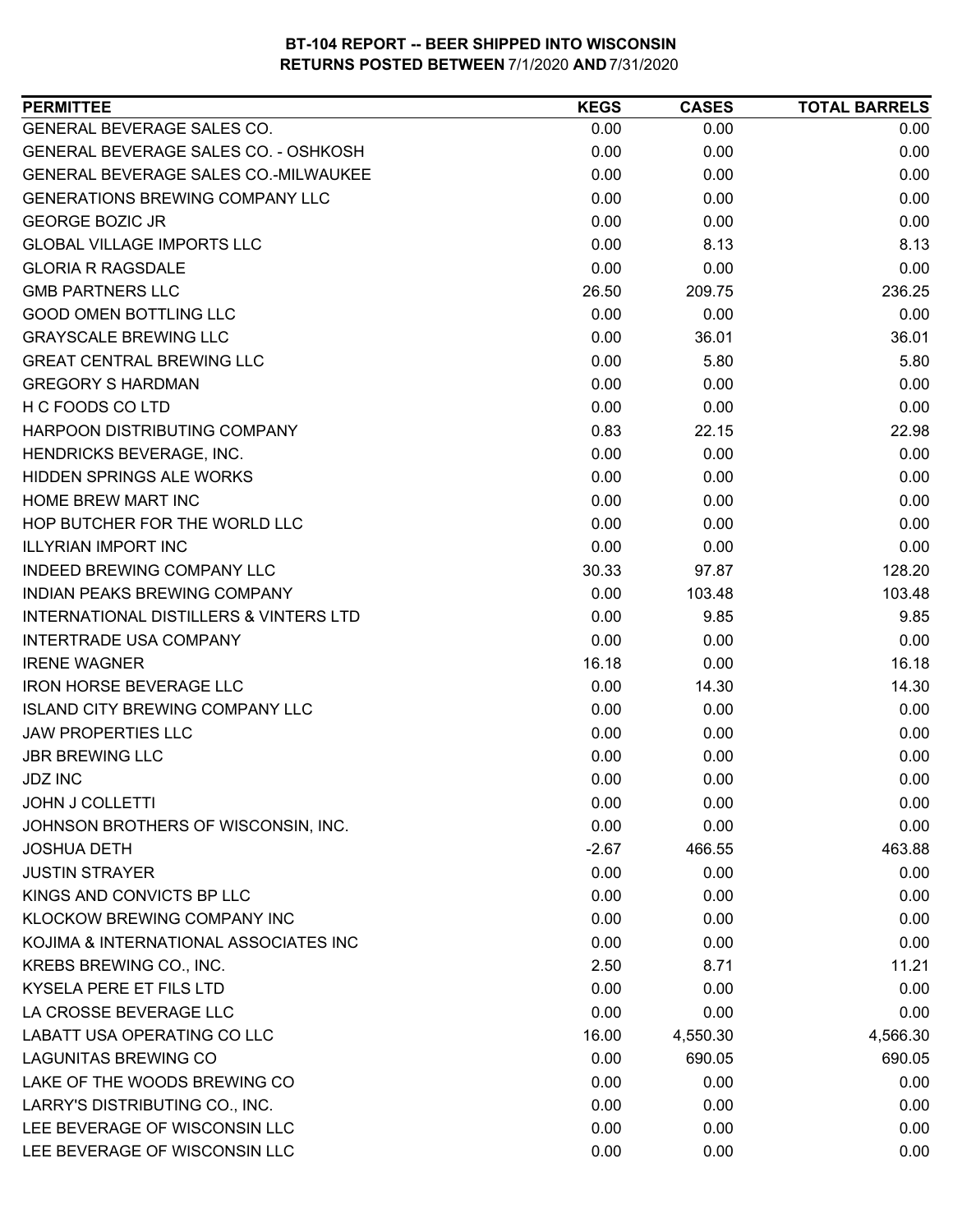| LEE BEVERAGE OF WISCONSIN LLC<br>0.00<br>0.00<br>0.00<br>LEFT COAST BREWING CO<br>0.00<br>0.00<br>0.00<br>LENA BEVERAGE COMPANY<br>0.00<br>0.00<br>0.00<br>LIFT BRIDGE BREWING TECHNOLOGIES LLC<br>106.50<br>143.82<br>250.32<br><b>LONGSTOCK III LLC</b><br>0.00<br>0.00<br>0.00<br>LOUIS GLUNZ BEER INC<br>3.01<br>89.46<br>92.47<br><b>LUPULIN BREWING LLC</b><br>8.83<br>54.36<br>63.19<br>0.00<br>MAINE BEER COMPANY, LLC<br>6.34<br>6.34<br><b>MANKATO BREWERY LLC</b><br>2.67<br>1.31<br>3.98<br>MARK ANTHONY BRANDS INC.<br>0.00<br>9,887.43<br>9,887.43<br>MASSACHUSETTS BEVERAGE ALLIANCE LLC<br>0.00<br>0.00<br>0.00<br>MATT BREWING CO INC<br>0.00<br>0.00<br>0.00<br>3.66<br>74.25<br>77.91<br>MERCENARY BREWERY & DISTILLERY LLC<br>MERCHANT DU VIN CORPORATION<br>23.46<br>94.51<br>71.05<br>METROPOLITAN BREWING LLC<br>0.00<br>0.00<br>0.00<br>0.00<br>0.00<br>0.00<br><b>MHW LTD</b><br>0.00<br>0.00<br>0.00<br>MIA BREWERY CO. INC.<br>MICHAEL G ANSAY<br>0.00<br>0.00<br>0.00<br>MICHAUD DISTRIBUTING INC<br>0.00<br>0.00<br>0.00<br>MIGHTY SWELL COCKTAIL COMPANY LLC<br>0.00<br>158.53<br>158.53<br>MIKERPHONE BREWING LLC<br>0.51<br>15.07<br>15.58<br>MODERN TIMES DRINKS, INC<br>0.00<br>0.00<br>0.00<br>11,040.81<br>MOLSON COORS BEVERAGE COMPANY USA LLC<br>10,032.56<br>1,008.25<br>MONKLESS BREWING LLC<br>1.67<br>6.68<br>5.01<br>1.45<br>MOOSE LAKE BREWING CO., LLC<br>0.00<br>1.45<br><b>MOR-DALL ENTERPRISES INC.</b><br>0.00<br>0.00<br>0.00<br>MOUNTAINEER HOLDINGS LLC<br>0.00<br>0.00<br>0.00<br>MUTUAL WHOLESALE LIQUOR INC<br>0.00<br>0.00<br>0.00<br>0.00<br>NEBRASKA BREWING CO INC<br>0.00<br>0.00<br>NEW BELGIUM BREWING COMPANY INC<br>243.70<br>1,765.96<br>2,009.66<br>NEW HOLLAND BREWING CO LLC<br>0.00<br>0.00<br>0.00<br>NEW YORK MUTUAL TRADING CO INC<br>0.00<br>0.00<br>0.00<br>NOELKE DISTRIBUTORS, INC.<br>0.00<br>0.00<br>0.00<br>NORTH COAST BREWING CO INC<br>0.00<br>25.77<br>25.77<br>0.00<br>0.00<br>NORTHERN UNITED BREWING COMPANY, LLC<br>0.00<br>NOUVEAU VENTURES LLC<br>0.00<br>3.32<br>3.32<br>ODELL BREWING COMPANY<br>277.50<br>30.00<br>247.50<br>OFF-KILTER BREWING INC<br>0.25<br>0.00<br>0.25<br>ON TOUR BREWING COMPANY LLC<br>0.00<br>0.00<br>0.00<br>OREGON BREWING COMPANY INC<br>0.00<br>145.16<br>145.16<br>0.00<br>OTT SCHWEITZER DISTRIBUTORSHIP, INC.<br>0.00<br>0.00<br>PABST BREWING COMPANY, LLC<br>15.33<br>1,686.13<br>1,701.46<br>0.00<br>PALS BREWING COMPANY, LLC<br>0.00<br>0.00<br>PAMPA BEVERAGES LLC<br>0.00<br>0.00<br>0.00<br>PARADOX BEER COMPANY INC<br>0.00<br>0.00<br>0.00 | <b>PERMITTEE</b> | <b>KEGS</b> | <b>CASES</b> | <b>TOTAL BARRELS</b> |
|----------------------------------------------------------------------------------------------------------------------------------------------------------------------------------------------------------------------------------------------------------------------------------------------------------------------------------------------------------------------------------------------------------------------------------------------------------------------------------------------------------------------------------------------------------------------------------------------------------------------------------------------------------------------------------------------------------------------------------------------------------------------------------------------------------------------------------------------------------------------------------------------------------------------------------------------------------------------------------------------------------------------------------------------------------------------------------------------------------------------------------------------------------------------------------------------------------------------------------------------------------------------------------------------------------------------------------------------------------------------------------------------------------------------------------------------------------------------------------------------------------------------------------------------------------------------------------------------------------------------------------------------------------------------------------------------------------------------------------------------------------------------------------------------------------------------------------------------------------------------------------------------------------------------------------------------------------------------------------------------------------------------------------------------------------------------------------------------------------------------------------------------------------------------------------------------------------------------------------------------------------------------------------------------------------------------------------------------------------------------------------------------------------------------------------------------------------------------------------------------------------------------------------------------------------------------------------|------------------|-------------|--------------|----------------------|
|                                                                                                                                                                                                                                                                                                                                                                                                                                                                                                                                                                                                                                                                                                                                                                                                                                                                                                                                                                                                                                                                                                                                                                                                                                                                                                                                                                                                                                                                                                                                                                                                                                                                                                                                                                                                                                                                                                                                                                                                                                                                                                                                                                                                                                                                                                                                                                                                                                                                                                                                                                                  |                  |             |              |                      |
|                                                                                                                                                                                                                                                                                                                                                                                                                                                                                                                                                                                                                                                                                                                                                                                                                                                                                                                                                                                                                                                                                                                                                                                                                                                                                                                                                                                                                                                                                                                                                                                                                                                                                                                                                                                                                                                                                                                                                                                                                                                                                                                                                                                                                                                                                                                                                                                                                                                                                                                                                                                  |                  |             |              |                      |
|                                                                                                                                                                                                                                                                                                                                                                                                                                                                                                                                                                                                                                                                                                                                                                                                                                                                                                                                                                                                                                                                                                                                                                                                                                                                                                                                                                                                                                                                                                                                                                                                                                                                                                                                                                                                                                                                                                                                                                                                                                                                                                                                                                                                                                                                                                                                                                                                                                                                                                                                                                                  |                  |             |              |                      |
|                                                                                                                                                                                                                                                                                                                                                                                                                                                                                                                                                                                                                                                                                                                                                                                                                                                                                                                                                                                                                                                                                                                                                                                                                                                                                                                                                                                                                                                                                                                                                                                                                                                                                                                                                                                                                                                                                                                                                                                                                                                                                                                                                                                                                                                                                                                                                                                                                                                                                                                                                                                  |                  |             |              |                      |
|                                                                                                                                                                                                                                                                                                                                                                                                                                                                                                                                                                                                                                                                                                                                                                                                                                                                                                                                                                                                                                                                                                                                                                                                                                                                                                                                                                                                                                                                                                                                                                                                                                                                                                                                                                                                                                                                                                                                                                                                                                                                                                                                                                                                                                                                                                                                                                                                                                                                                                                                                                                  |                  |             |              |                      |
|                                                                                                                                                                                                                                                                                                                                                                                                                                                                                                                                                                                                                                                                                                                                                                                                                                                                                                                                                                                                                                                                                                                                                                                                                                                                                                                                                                                                                                                                                                                                                                                                                                                                                                                                                                                                                                                                                                                                                                                                                                                                                                                                                                                                                                                                                                                                                                                                                                                                                                                                                                                  |                  |             |              |                      |
|                                                                                                                                                                                                                                                                                                                                                                                                                                                                                                                                                                                                                                                                                                                                                                                                                                                                                                                                                                                                                                                                                                                                                                                                                                                                                                                                                                                                                                                                                                                                                                                                                                                                                                                                                                                                                                                                                                                                                                                                                                                                                                                                                                                                                                                                                                                                                                                                                                                                                                                                                                                  |                  |             |              |                      |
|                                                                                                                                                                                                                                                                                                                                                                                                                                                                                                                                                                                                                                                                                                                                                                                                                                                                                                                                                                                                                                                                                                                                                                                                                                                                                                                                                                                                                                                                                                                                                                                                                                                                                                                                                                                                                                                                                                                                                                                                                                                                                                                                                                                                                                                                                                                                                                                                                                                                                                                                                                                  |                  |             |              |                      |
|                                                                                                                                                                                                                                                                                                                                                                                                                                                                                                                                                                                                                                                                                                                                                                                                                                                                                                                                                                                                                                                                                                                                                                                                                                                                                                                                                                                                                                                                                                                                                                                                                                                                                                                                                                                                                                                                                                                                                                                                                                                                                                                                                                                                                                                                                                                                                                                                                                                                                                                                                                                  |                  |             |              |                      |
|                                                                                                                                                                                                                                                                                                                                                                                                                                                                                                                                                                                                                                                                                                                                                                                                                                                                                                                                                                                                                                                                                                                                                                                                                                                                                                                                                                                                                                                                                                                                                                                                                                                                                                                                                                                                                                                                                                                                                                                                                                                                                                                                                                                                                                                                                                                                                                                                                                                                                                                                                                                  |                  |             |              |                      |
|                                                                                                                                                                                                                                                                                                                                                                                                                                                                                                                                                                                                                                                                                                                                                                                                                                                                                                                                                                                                                                                                                                                                                                                                                                                                                                                                                                                                                                                                                                                                                                                                                                                                                                                                                                                                                                                                                                                                                                                                                                                                                                                                                                                                                                                                                                                                                                                                                                                                                                                                                                                  |                  |             |              |                      |
|                                                                                                                                                                                                                                                                                                                                                                                                                                                                                                                                                                                                                                                                                                                                                                                                                                                                                                                                                                                                                                                                                                                                                                                                                                                                                                                                                                                                                                                                                                                                                                                                                                                                                                                                                                                                                                                                                                                                                                                                                                                                                                                                                                                                                                                                                                                                                                                                                                                                                                                                                                                  |                  |             |              |                      |
|                                                                                                                                                                                                                                                                                                                                                                                                                                                                                                                                                                                                                                                                                                                                                                                                                                                                                                                                                                                                                                                                                                                                                                                                                                                                                                                                                                                                                                                                                                                                                                                                                                                                                                                                                                                                                                                                                                                                                                                                                                                                                                                                                                                                                                                                                                                                                                                                                                                                                                                                                                                  |                  |             |              |                      |
|                                                                                                                                                                                                                                                                                                                                                                                                                                                                                                                                                                                                                                                                                                                                                                                                                                                                                                                                                                                                                                                                                                                                                                                                                                                                                                                                                                                                                                                                                                                                                                                                                                                                                                                                                                                                                                                                                                                                                                                                                                                                                                                                                                                                                                                                                                                                                                                                                                                                                                                                                                                  |                  |             |              |                      |
|                                                                                                                                                                                                                                                                                                                                                                                                                                                                                                                                                                                                                                                                                                                                                                                                                                                                                                                                                                                                                                                                                                                                                                                                                                                                                                                                                                                                                                                                                                                                                                                                                                                                                                                                                                                                                                                                                                                                                                                                                                                                                                                                                                                                                                                                                                                                                                                                                                                                                                                                                                                  |                  |             |              |                      |
|                                                                                                                                                                                                                                                                                                                                                                                                                                                                                                                                                                                                                                                                                                                                                                                                                                                                                                                                                                                                                                                                                                                                                                                                                                                                                                                                                                                                                                                                                                                                                                                                                                                                                                                                                                                                                                                                                                                                                                                                                                                                                                                                                                                                                                                                                                                                                                                                                                                                                                                                                                                  |                  |             |              |                      |
|                                                                                                                                                                                                                                                                                                                                                                                                                                                                                                                                                                                                                                                                                                                                                                                                                                                                                                                                                                                                                                                                                                                                                                                                                                                                                                                                                                                                                                                                                                                                                                                                                                                                                                                                                                                                                                                                                                                                                                                                                                                                                                                                                                                                                                                                                                                                                                                                                                                                                                                                                                                  |                  |             |              |                      |
|                                                                                                                                                                                                                                                                                                                                                                                                                                                                                                                                                                                                                                                                                                                                                                                                                                                                                                                                                                                                                                                                                                                                                                                                                                                                                                                                                                                                                                                                                                                                                                                                                                                                                                                                                                                                                                                                                                                                                                                                                                                                                                                                                                                                                                                                                                                                                                                                                                                                                                                                                                                  |                  |             |              |                      |
|                                                                                                                                                                                                                                                                                                                                                                                                                                                                                                                                                                                                                                                                                                                                                                                                                                                                                                                                                                                                                                                                                                                                                                                                                                                                                                                                                                                                                                                                                                                                                                                                                                                                                                                                                                                                                                                                                                                                                                                                                                                                                                                                                                                                                                                                                                                                                                                                                                                                                                                                                                                  |                  |             |              |                      |
|                                                                                                                                                                                                                                                                                                                                                                                                                                                                                                                                                                                                                                                                                                                                                                                                                                                                                                                                                                                                                                                                                                                                                                                                                                                                                                                                                                                                                                                                                                                                                                                                                                                                                                                                                                                                                                                                                                                                                                                                                                                                                                                                                                                                                                                                                                                                                                                                                                                                                                                                                                                  |                  |             |              |                      |
|                                                                                                                                                                                                                                                                                                                                                                                                                                                                                                                                                                                                                                                                                                                                                                                                                                                                                                                                                                                                                                                                                                                                                                                                                                                                                                                                                                                                                                                                                                                                                                                                                                                                                                                                                                                                                                                                                                                                                                                                                                                                                                                                                                                                                                                                                                                                                                                                                                                                                                                                                                                  |                  |             |              |                      |
|                                                                                                                                                                                                                                                                                                                                                                                                                                                                                                                                                                                                                                                                                                                                                                                                                                                                                                                                                                                                                                                                                                                                                                                                                                                                                                                                                                                                                                                                                                                                                                                                                                                                                                                                                                                                                                                                                                                                                                                                                                                                                                                                                                                                                                                                                                                                                                                                                                                                                                                                                                                  |                  |             |              |                      |
|                                                                                                                                                                                                                                                                                                                                                                                                                                                                                                                                                                                                                                                                                                                                                                                                                                                                                                                                                                                                                                                                                                                                                                                                                                                                                                                                                                                                                                                                                                                                                                                                                                                                                                                                                                                                                                                                                                                                                                                                                                                                                                                                                                                                                                                                                                                                                                                                                                                                                                                                                                                  |                  |             |              |                      |
|                                                                                                                                                                                                                                                                                                                                                                                                                                                                                                                                                                                                                                                                                                                                                                                                                                                                                                                                                                                                                                                                                                                                                                                                                                                                                                                                                                                                                                                                                                                                                                                                                                                                                                                                                                                                                                                                                                                                                                                                                                                                                                                                                                                                                                                                                                                                                                                                                                                                                                                                                                                  |                  |             |              |                      |
|                                                                                                                                                                                                                                                                                                                                                                                                                                                                                                                                                                                                                                                                                                                                                                                                                                                                                                                                                                                                                                                                                                                                                                                                                                                                                                                                                                                                                                                                                                                                                                                                                                                                                                                                                                                                                                                                                                                                                                                                                                                                                                                                                                                                                                                                                                                                                                                                                                                                                                                                                                                  |                  |             |              |                      |
|                                                                                                                                                                                                                                                                                                                                                                                                                                                                                                                                                                                                                                                                                                                                                                                                                                                                                                                                                                                                                                                                                                                                                                                                                                                                                                                                                                                                                                                                                                                                                                                                                                                                                                                                                                                                                                                                                                                                                                                                                                                                                                                                                                                                                                                                                                                                                                                                                                                                                                                                                                                  |                  |             |              |                      |
|                                                                                                                                                                                                                                                                                                                                                                                                                                                                                                                                                                                                                                                                                                                                                                                                                                                                                                                                                                                                                                                                                                                                                                                                                                                                                                                                                                                                                                                                                                                                                                                                                                                                                                                                                                                                                                                                                                                                                                                                                                                                                                                                                                                                                                                                                                                                                                                                                                                                                                                                                                                  |                  |             |              |                      |
|                                                                                                                                                                                                                                                                                                                                                                                                                                                                                                                                                                                                                                                                                                                                                                                                                                                                                                                                                                                                                                                                                                                                                                                                                                                                                                                                                                                                                                                                                                                                                                                                                                                                                                                                                                                                                                                                                                                                                                                                                                                                                                                                                                                                                                                                                                                                                                                                                                                                                                                                                                                  |                  |             |              |                      |
|                                                                                                                                                                                                                                                                                                                                                                                                                                                                                                                                                                                                                                                                                                                                                                                                                                                                                                                                                                                                                                                                                                                                                                                                                                                                                                                                                                                                                                                                                                                                                                                                                                                                                                                                                                                                                                                                                                                                                                                                                                                                                                                                                                                                                                                                                                                                                                                                                                                                                                                                                                                  |                  |             |              |                      |
|                                                                                                                                                                                                                                                                                                                                                                                                                                                                                                                                                                                                                                                                                                                                                                                                                                                                                                                                                                                                                                                                                                                                                                                                                                                                                                                                                                                                                                                                                                                                                                                                                                                                                                                                                                                                                                                                                                                                                                                                                                                                                                                                                                                                                                                                                                                                                                                                                                                                                                                                                                                  |                  |             |              |                      |
|                                                                                                                                                                                                                                                                                                                                                                                                                                                                                                                                                                                                                                                                                                                                                                                                                                                                                                                                                                                                                                                                                                                                                                                                                                                                                                                                                                                                                                                                                                                                                                                                                                                                                                                                                                                                                                                                                                                                                                                                                                                                                                                                                                                                                                                                                                                                                                                                                                                                                                                                                                                  |                  |             |              |                      |
|                                                                                                                                                                                                                                                                                                                                                                                                                                                                                                                                                                                                                                                                                                                                                                                                                                                                                                                                                                                                                                                                                                                                                                                                                                                                                                                                                                                                                                                                                                                                                                                                                                                                                                                                                                                                                                                                                                                                                                                                                                                                                                                                                                                                                                                                                                                                                                                                                                                                                                                                                                                  |                  |             |              |                      |
|                                                                                                                                                                                                                                                                                                                                                                                                                                                                                                                                                                                                                                                                                                                                                                                                                                                                                                                                                                                                                                                                                                                                                                                                                                                                                                                                                                                                                                                                                                                                                                                                                                                                                                                                                                                                                                                                                                                                                                                                                                                                                                                                                                                                                                                                                                                                                                                                                                                                                                                                                                                  |                  |             |              |                      |
|                                                                                                                                                                                                                                                                                                                                                                                                                                                                                                                                                                                                                                                                                                                                                                                                                                                                                                                                                                                                                                                                                                                                                                                                                                                                                                                                                                                                                                                                                                                                                                                                                                                                                                                                                                                                                                                                                                                                                                                                                                                                                                                                                                                                                                                                                                                                                                                                                                                                                                                                                                                  |                  |             |              |                      |
|                                                                                                                                                                                                                                                                                                                                                                                                                                                                                                                                                                                                                                                                                                                                                                                                                                                                                                                                                                                                                                                                                                                                                                                                                                                                                                                                                                                                                                                                                                                                                                                                                                                                                                                                                                                                                                                                                                                                                                                                                                                                                                                                                                                                                                                                                                                                                                                                                                                                                                                                                                                  |                  |             |              |                      |
|                                                                                                                                                                                                                                                                                                                                                                                                                                                                                                                                                                                                                                                                                                                                                                                                                                                                                                                                                                                                                                                                                                                                                                                                                                                                                                                                                                                                                                                                                                                                                                                                                                                                                                                                                                                                                                                                                                                                                                                                                                                                                                                                                                                                                                                                                                                                                                                                                                                                                                                                                                                  |                  |             |              |                      |
|                                                                                                                                                                                                                                                                                                                                                                                                                                                                                                                                                                                                                                                                                                                                                                                                                                                                                                                                                                                                                                                                                                                                                                                                                                                                                                                                                                                                                                                                                                                                                                                                                                                                                                                                                                                                                                                                                                                                                                                                                                                                                                                                                                                                                                                                                                                                                                                                                                                                                                                                                                                  |                  |             |              |                      |
|                                                                                                                                                                                                                                                                                                                                                                                                                                                                                                                                                                                                                                                                                                                                                                                                                                                                                                                                                                                                                                                                                                                                                                                                                                                                                                                                                                                                                                                                                                                                                                                                                                                                                                                                                                                                                                                                                                                                                                                                                                                                                                                                                                                                                                                                                                                                                                                                                                                                                                                                                                                  |                  |             |              |                      |
|                                                                                                                                                                                                                                                                                                                                                                                                                                                                                                                                                                                                                                                                                                                                                                                                                                                                                                                                                                                                                                                                                                                                                                                                                                                                                                                                                                                                                                                                                                                                                                                                                                                                                                                                                                                                                                                                                                                                                                                                                                                                                                                                                                                                                                                                                                                                                                                                                                                                                                                                                                                  |                  |             |              |                      |
|                                                                                                                                                                                                                                                                                                                                                                                                                                                                                                                                                                                                                                                                                                                                                                                                                                                                                                                                                                                                                                                                                                                                                                                                                                                                                                                                                                                                                                                                                                                                                                                                                                                                                                                                                                                                                                                                                                                                                                                                                                                                                                                                                                                                                                                                                                                                                                                                                                                                                                                                                                                  |                  |             |              |                      |
|                                                                                                                                                                                                                                                                                                                                                                                                                                                                                                                                                                                                                                                                                                                                                                                                                                                                                                                                                                                                                                                                                                                                                                                                                                                                                                                                                                                                                                                                                                                                                                                                                                                                                                                                                                                                                                                                                                                                                                                                                                                                                                                                                                                                                                                                                                                                                                                                                                                                                                                                                                                  |                  |             |              |                      |
|                                                                                                                                                                                                                                                                                                                                                                                                                                                                                                                                                                                                                                                                                                                                                                                                                                                                                                                                                                                                                                                                                                                                                                                                                                                                                                                                                                                                                                                                                                                                                                                                                                                                                                                                                                                                                                                                                                                                                                                                                                                                                                                                                                                                                                                                                                                                                                                                                                                                                                                                                                                  |                  |             |              |                      |
|                                                                                                                                                                                                                                                                                                                                                                                                                                                                                                                                                                                                                                                                                                                                                                                                                                                                                                                                                                                                                                                                                                                                                                                                                                                                                                                                                                                                                                                                                                                                                                                                                                                                                                                                                                                                                                                                                                                                                                                                                                                                                                                                                                                                                                                                                                                                                                                                                                                                                                                                                                                  |                  |             |              |                      |
|                                                                                                                                                                                                                                                                                                                                                                                                                                                                                                                                                                                                                                                                                                                                                                                                                                                                                                                                                                                                                                                                                                                                                                                                                                                                                                                                                                                                                                                                                                                                                                                                                                                                                                                                                                                                                                                                                                                                                                                                                                                                                                                                                                                                                                                                                                                                                                                                                                                                                                                                                                                  |                  |             |              |                      |
|                                                                                                                                                                                                                                                                                                                                                                                                                                                                                                                                                                                                                                                                                                                                                                                                                                                                                                                                                                                                                                                                                                                                                                                                                                                                                                                                                                                                                                                                                                                                                                                                                                                                                                                                                                                                                                                                                                                                                                                                                                                                                                                                                                                                                                                                                                                                                                                                                                                                                                                                                                                  |                  |             |              |                      |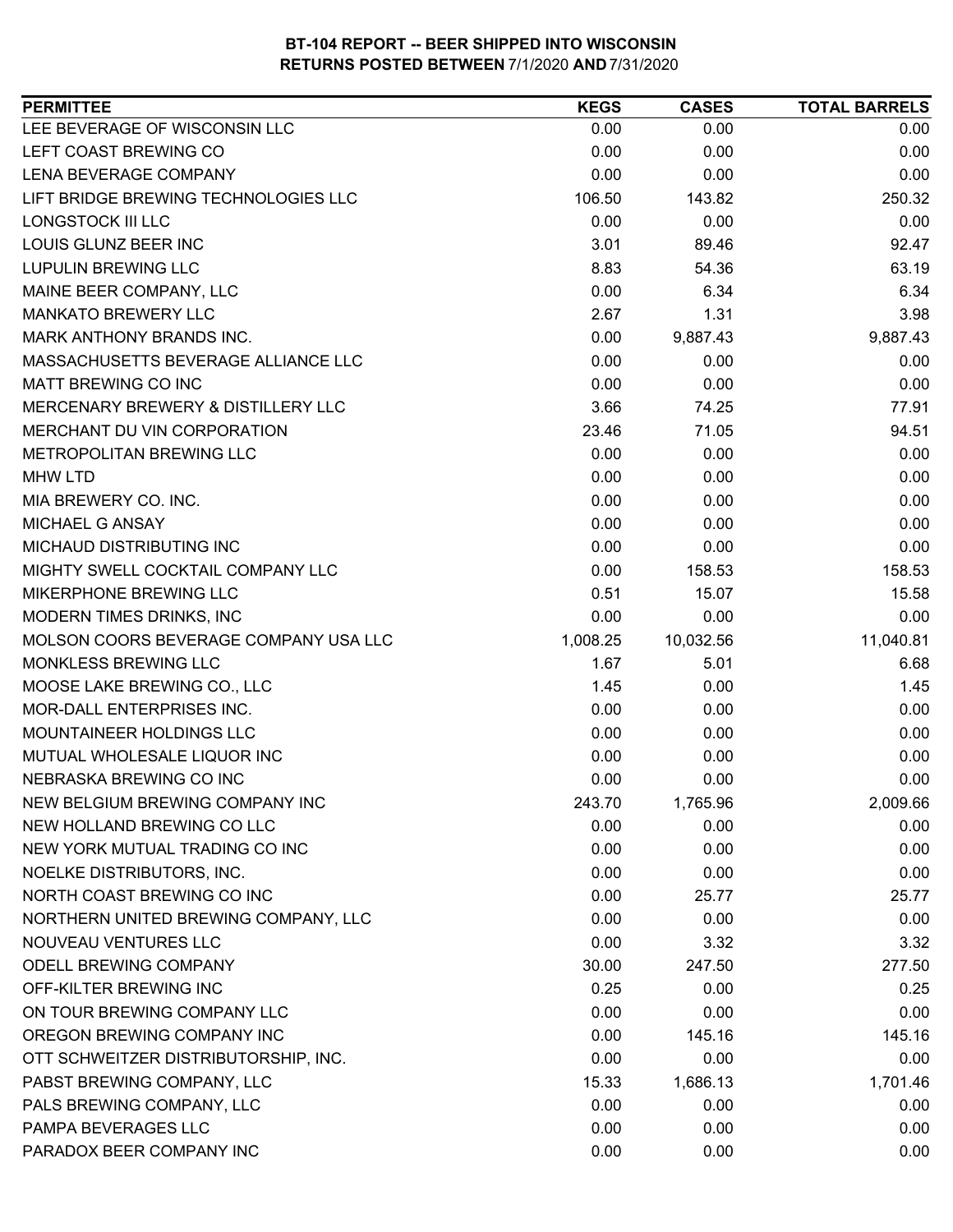| PARK RIDGE DISTRIBUTING, INC.<br>0.00<br>0.00<br>PATERNO IMPORTS LTD<br>0.00<br>0.00<br>PAULANER USA LLC<br>151.78<br>588.13<br>0.00<br>PECATONICA TAP HOUSE COMPANY<br>0.00<br>PEHLER DISTRIBUTING, INC.<br>0.00<br>0.00<br>PERENNIAL PARTNERS LLC<br>0.00<br>0.00<br>PHIL KNUTSEN<br>0.00<br>0.00<br>0.00<br>0.00<br>PHILLIPS WINE COMPANY<br>PIPEWORKS PRODUCTION LLC<br>21.90<br>76.66<br>RATAS WHOLESALE LIQUOR COMPANY<br>0.00<br>0.00<br>RENEGADE BREWING COMPANY LLC<br>0.00<br>0.00<br>RHINEGEIST, LLC<br>9.67<br>47.18<br>0.00<br>0.00<br>RIO BRAVO BREWING COMPANY<br>S. & S. DISTRIBUTING, INC.<br>0.00<br>0.00<br>S. & S. DISTRIBUTING, INC.<br>0.00<br>0.00<br>SAPPORO USA INC<br>5.69<br>22.80<br>0.00<br>SARATOGA LIQUOR CO., INC.<br>0.00 | <b>PERMITTEE</b>              | <b>KEGS</b> | <b>CASES</b> | <b>TOTAL BARRELS</b> |
|------------------------------------------------------------------------------------------------------------------------------------------------------------------------------------------------------------------------------------------------------------------------------------------------------------------------------------------------------------------------------------------------------------------------------------------------------------------------------------------------------------------------------------------------------------------------------------------------------------------------------------------------------------------------------------------------------------------------------------------------------------|-------------------------------|-------------|--------------|----------------------|
|                                                                                                                                                                                                                                                                                                                                                                                                                                                                                                                                                                                                                                                                                                                                                            |                               |             |              | 0.00                 |
|                                                                                                                                                                                                                                                                                                                                                                                                                                                                                                                                                                                                                                                                                                                                                            |                               |             |              | 0.00                 |
|                                                                                                                                                                                                                                                                                                                                                                                                                                                                                                                                                                                                                                                                                                                                                            |                               |             |              | 739.91               |
|                                                                                                                                                                                                                                                                                                                                                                                                                                                                                                                                                                                                                                                                                                                                                            |                               |             |              | 0.00                 |
|                                                                                                                                                                                                                                                                                                                                                                                                                                                                                                                                                                                                                                                                                                                                                            |                               |             |              | 0.00                 |
|                                                                                                                                                                                                                                                                                                                                                                                                                                                                                                                                                                                                                                                                                                                                                            |                               |             |              | 0.00                 |
|                                                                                                                                                                                                                                                                                                                                                                                                                                                                                                                                                                                                                                                                                                                                                            |                               |             |              | 0.00                 |
|                                                                                                                                                                                                                                                                                                                                                                                                                                                                                                                                                                                                                                                                                                                                                            |                               |             |              | 0.00                 |
|                                                                                                                                                                                                                                                                                                                                                                                                                                                                                                                                                                                                                                                                                                                                                            |                               |             |              | 98.56                |
|                                                                                                                                                                                                                                                                                                                                                                                                                                                                                                                                                                                                                                                                                                                                                            |                               |             |              | 0.00                 |
|                                                                                                                                                                                                                                                                                                                                                                                                                                                                                                                                                                                                                                                                                                                                                            |                               |             |              | 0.00                 |
|                                                                                                                                                                                                                                                                                                                                                                                                                                                                                                                                                                                                                                                                                                                                                            |                               |             |              | 56.85                |
|                                                                                                                                                                                                                                                                                                                                                                                                                                                                                                                                                                                                                                                                                                                                                            |                               |             |              | 0.00                 |
|                                                                                                                                                                                                                                                                                                                                                                                                                                                                                                                                                                                                                                                                                                                                                            |                               |             |              | 0.00                 |
|                                                                                                                                                                                                                                                                                                                                                                                                                                                                                                                                                                                                                                                                                                                                                            |                               |             |              | 0.00                 |
|                                                                                                                                                                                                                                                                                                                                                                                                                                                                                                                                                                                                                                                                                                                                                            |                               |             |              | 28.49                |
|                                                                                                                                                                                                                                                                                                                                                                                                                                                                                                                                                                                                                                                                                                                                                            |                               |             |              | 0.00                 |
|                                                                                                                                                                                                                                                                                                                                                                                                                                                                                                                                                                                                                                                                                                                                                            | SAUGATUCK BREWING COMPANY INC | 0.00        | 0.00         | 0.00                 |
| <b>SHANE WELCH</b><br>0.00<br>61.67                                                                                                                                                                                                                                                                                                                                                                                                                                                                                                                                                                                                                                                                                                                        |                               |             |              | 61.67                |
| 0.00<br>SHELTON BROTHERS INC<br>0.00                                                                                                                                                                                                                                                                                                                                                                                                                                                                                                                                                                                                                                                                                                                       |                               |             |              | 0.00                 |
| <b>SHORTS BREWING COMPANY</b><br>20.17<br>56.25                                                                                                                                                                                                                                                                                                                                                                                                                                                                                                                                                                                                                                                                                                            |                               |             |              | 76.42                |
| SIERRA NEVADA BREWING COMPANY<br>16.44<br>873.34                                                                                                                                                                                                                                                                                                                                                                                                                                                                                                                                                                                                                                                                                                           |                               |             |              | 889.78               |
| SINGHA NORTH AMERICA INC<br>0.00<br>0.00                                                                                                                                                                                                                                                                                                                                                                                                                                                                                                                                                                                                                                                                                                                   |                               |             |              | 0.00                 |
| SLEEPING GIANT BREWING COMPANY LLC<br>0.00<br>0.00                                                                                                                                                                                                                                                                                                                                                                                                                                                                                                                                                                                                                                                                                                         |                               |             |              | 0.00                 |
| SOLEMN OATH BREWERY LLC<br>4.83<br>4.13                                                                                                                                                                                                                                                                                                                                                                                                                                                                                                                                                                                                                                                                                                                    |                               |             |              | 8.96                 |
| SOUTHERN GRIST BREWING COMPANY<br>0.00<br>0.00                                                                                                                                                                                                                                                                                                                                                                                                                                                                                                                                                                                                                                                                                                             |                               |             |              | 0.00                 |
| SOUTHERN TIER BREWING COMPANY LLC<br>0.00<br>64.58                                                                                                                                                                                                                                                                                                                                                                                                                                                                                                                                                                                                                                                                                                         |                               |             |              | 64.58                |
| SP3 LLC<br>0.00<br>0.00                                                                                                                                                                                                                                                                                                                                                                                                                                                                                                                                                                                                                                                                                                                                    |                               |             |              | 0.00                 |
| 0.00<br>2.31<br>SPIRAL BREWERY LLC                                                                                                                                                                                                                                                                                                                                                                                                                                                                                                                                                                                                                                                                                                                         |                               |             |              | 2.31                 |
| <b>SRB OPERATIONS LLC</b><br>0.00<br>0.00                                                                                                                                                                                                                                                                                                                                                                                                                                                                                                                                                                                                                                                                                                                  |                               |             |              | 0.00                 |
| ST KILLIAN IMPORTING CO INC<br>0.00<br>0.00                                                                                                                                                                                                                                                                                                                                                                                                                                                                                                                                                                                                                                                                                                                |                               |             |              | 0.00                 |
| STANLEY STAWSKI DIST CO INC<br>0.00<br>0.00                                                                                                                                                                                                                                                                                                                                                                                                                                                                                                                                                                                                                                                                                                                |                               |             |              | 0.00                 |
| <b>STEVE CRIDER</b><br>0.00<br>6.77                                                                                                                                                                                                                                                                                                                                                                                                                                                                                                                                                                                                                                                                                                                        |                               |             |              | 6.77                 |
| STONE BREWING CO LLC<br>8.00<br>314.90                                                                                                                                                                                                                                                                                                                                                                                                                                                                                                                                                                                                                                                                                                                     |                               |             |              | 322.90               |
| 0.00<br>SUGAR CREEK ACQUISITION LLC<br>0.00                                                                                                                                                                                                                                                                                                                                                                                                                                                                                                                                                                                                                                                                                                                |                               |             |              | 0.00                 |
| <b>SUMMIT BREWING COMPANY</b><br>170.18<br>671.80                                                                                                                                                                                                                                                                                                                                                                                                                                                                                                                                                                                                                                                                                                          |                               |             |              | 841.98               |
| SUN KING BREWING CO LLC<br>0.00<br>0.00                                                                                                                                                                                                                                                                                                                                                                                                                                                                                                                                                                                                                                                                                                                    |                               |             |              | 0.00                 |
| SUPERIOR BEVERAGES LLC<br>0.00<br>0.00                                                                                                                                                                                                                                                                                                                                                                                                                                                                                                                                                                                                                                                                                                                     |                               |             |              | 0.00                 |
| <b>SURLY BREWING COMPANY</b><br>181.00<br>722.24                                                                                                                                                                                                                                                                                                                                                                                                                                                                                                                                                                                                                                                                                                           |                               |             |              | 903.24               |
| <b>SURVILLE ENTERPRISES CORP</b><br>0.00<br>0.00                                                                                                                                                                                                                                                                                                                                                                                                                                                                                                                                                                                                                                                                                                           |                               |             |              | 0.00                 |
| SYLWESTER KOLAKOWSKI<br>0.00<br>0.00                                                                                                                                                                                                                                                                                                                                                                                                                                                                                                                                                                                                                                                                                                                       |                               |             |              | 0.00                 |
| <b>TABLEBLUFF BREWING CO INC</b><br>0.00<br>0.00                                                                                                                                                                                                                                                                                                                                                                                                                                                                                                                                                                                                                                                                                                           |                               |             |              | 0.00                 |
| TERRAPIN BEER COMPANY LLC<br>6.88<br>478.37                                                                                                                                                                                                                                                                                                                                                                                                                                                                                                                                                                                                                                                                                                                |                               |             |              | 485.25               |
| THE BROOKLYN BREWERY CORPORATION<br>0.00<br>0.00                                                                                                                                                                                                                                                                                                                                                                                                                                                                                                                                                                                                                                                                                                           |                               |             |              | 0.00                 |
| THE CHURCH STREET BREWING COMPANY LLC<br>0.66<br>8.70                                                                                                                                                                                                                                                                                                                                                                                                                                                                                                                                                                                                                                                                                                      |                               |             |              | 9.36                 |